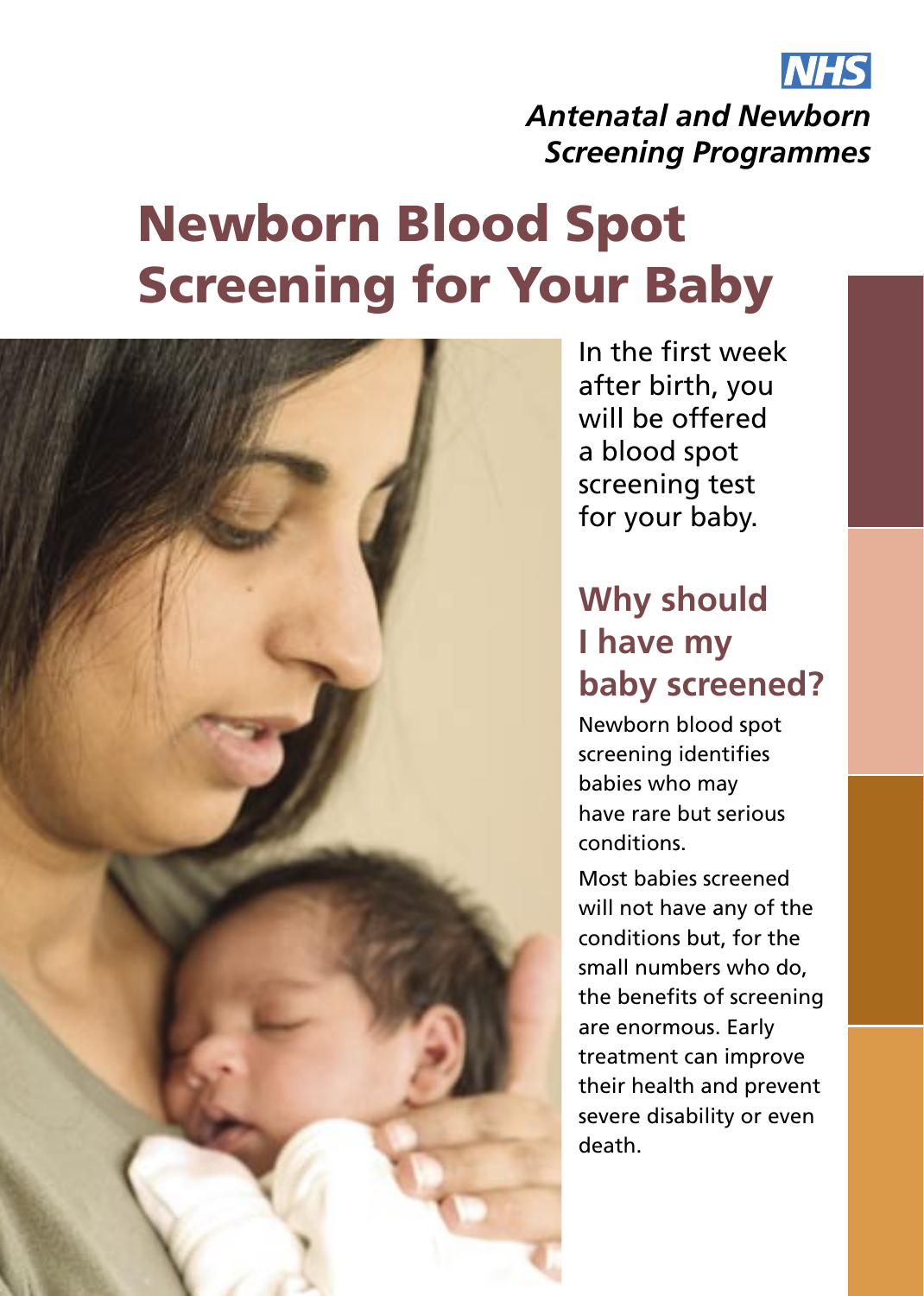# What are newborn babies screened for?

All babies in your area are screened for phenylketonuria, congenital hypothyroidism, sickle cell disorders, cystic fibrosis and MCADD. In some areas babies are also screened for some other conditions. If you want to confirm which conditions are screened for in your area, please ask your midwife.

#### **Phenylketonuria**

About 1 in 10,000 babies born in the UK has phenylketonuria (PKU). Babies with this inherited condition are unable to process a substance in their food called phenylalanine. If untreated, they will develop serious, irreversible, mental disability.

Screening means that babies with the condition can be treated early through a special diet, which will prevent severe disability and allow them to lead a normal life.

If babies are not screened, but are later found to have PKU, it may be too late for the special diet to make a real difference.

#### **Congenital hypothyroidism**

About 1 in 4,000 babies born in the UK has congenital hypothyroidism (CHT). Babies with CHT do not have enough of the hormone thyroxine. Without this hormone, they do not grow properly and can develop serious, permanent, physical and mental disability.

Screening means that babies with CHT can be treated early with thyroxine tablets, which will prevent serious disability and allow them to develop normally.

If babies are not screened and are later found to have CHT, it may be too late to prevent them becoming seriously disabled.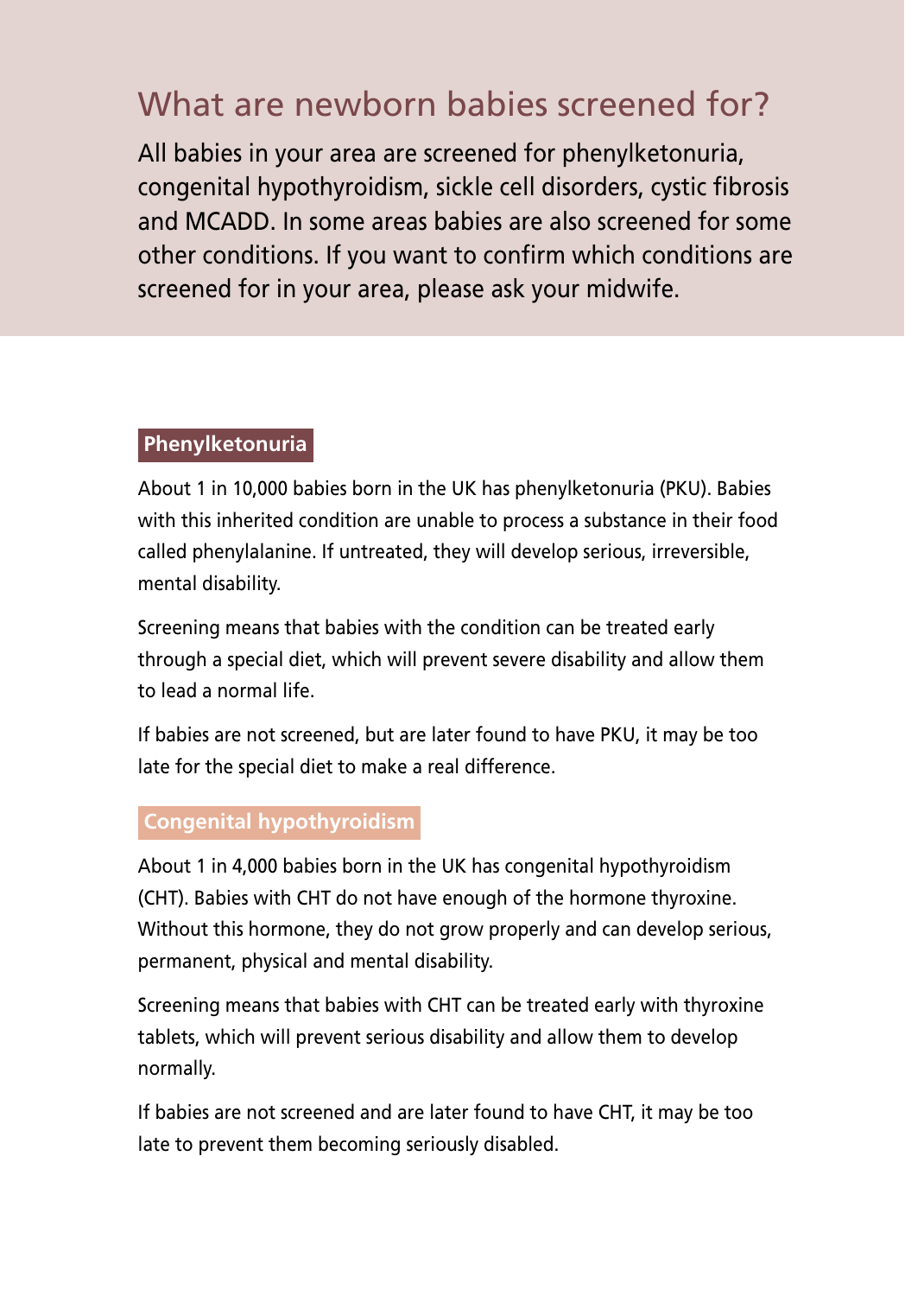#### **Sickle cell disorders**

About 1 in 2,500 babies born in the UK has a sickle cell disorder (SCD). These are inherited disorders that affect the red blood cells. If a baby has a sickle cell disorder, their red blood cells can change to a sickle shape and become stuck in the small blood vessels. This can cause pain and damage to the baby's body, serious infection, or even death.

Screening means that babies with SCD can receive early treatment, including immunisations and antibiotics, which, along with parent education, will help prevent serious illness and allow the child to live a healthier life.

### **Cystic fibrosis**

About 1 in 2,500 babies born in the UK has cystic fibrosis (CF). This inherited condition can affect the digestion and lungs. Babies with CF may not gain weight well, and have frequent chest infections.

Screening means that babies with CF can be treated early with a highenergy diet, medicines and physiotherapy. Although a child with CF may still become very ill, early treatment is thought to help them live longer, healthier lives.

If babies are not screened for CF and they do have the condition, they can be tested later but parents may have an anxious time before CF is recognised.

#### **MCADD (Medium Chain Acyl-CoA Dehydrogenase Deficiency)**

A pilot project for MCADD screening is currently taking place in your area.

About 1 in 10,000 babies born in the UK has MCADD. Babies with this inherited condition have problems breaking down fats to make energy for the body. This can lead to serious illness, or even death.

Screening means that most babies who have MCADD can be recognised early, allowing special attention to be given to their diet, including making sure they eat regularly. This care can prevent serious illness and allow babies with MCADD to develop normally.

Screening babies for MCADD is important, so those with the condition can be identified before they become suddenly and seriously ill.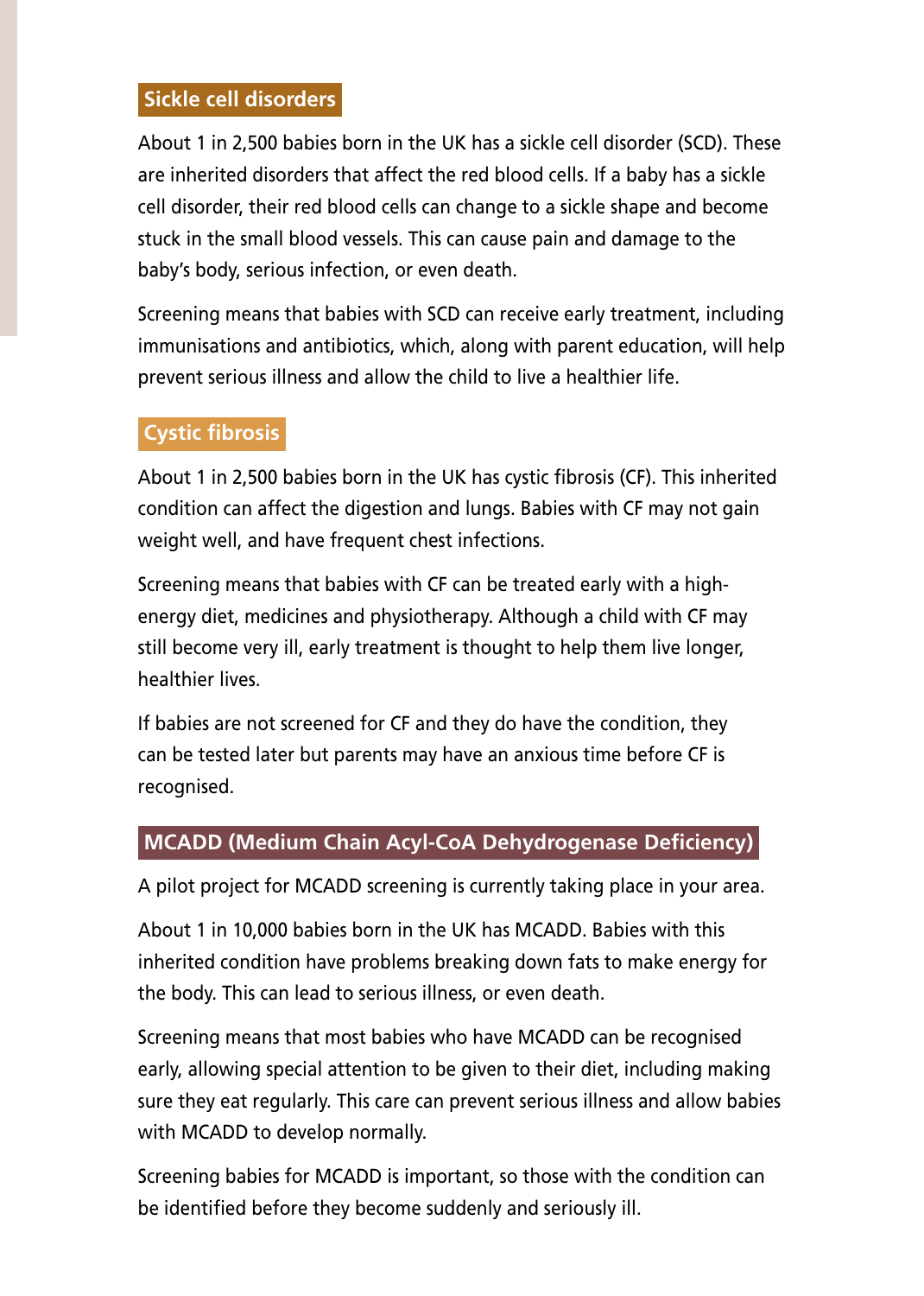# Will screening for these conditions show up anything else?

Screening for cystic fibrosis (CF) includes testing some babies for the most common gene alterations that cause CF. This means screening may identify some babies who are likely to be genetic carriers of cystic fibrosis. These babies may need further testing to find out if they are a healthy carrier, or have CF.

Screening identifies babies who are genetic carriers of sickle cell or other unusual red blood cell disorders. Carriers of sickle cell disorders are healthy and will not be affected by the condition.

Rarely, other conditions such as beta thalassaemia major can be identified. In this condition, the baby does not make enough red blood cells, and needs treatment for severe anaemia.

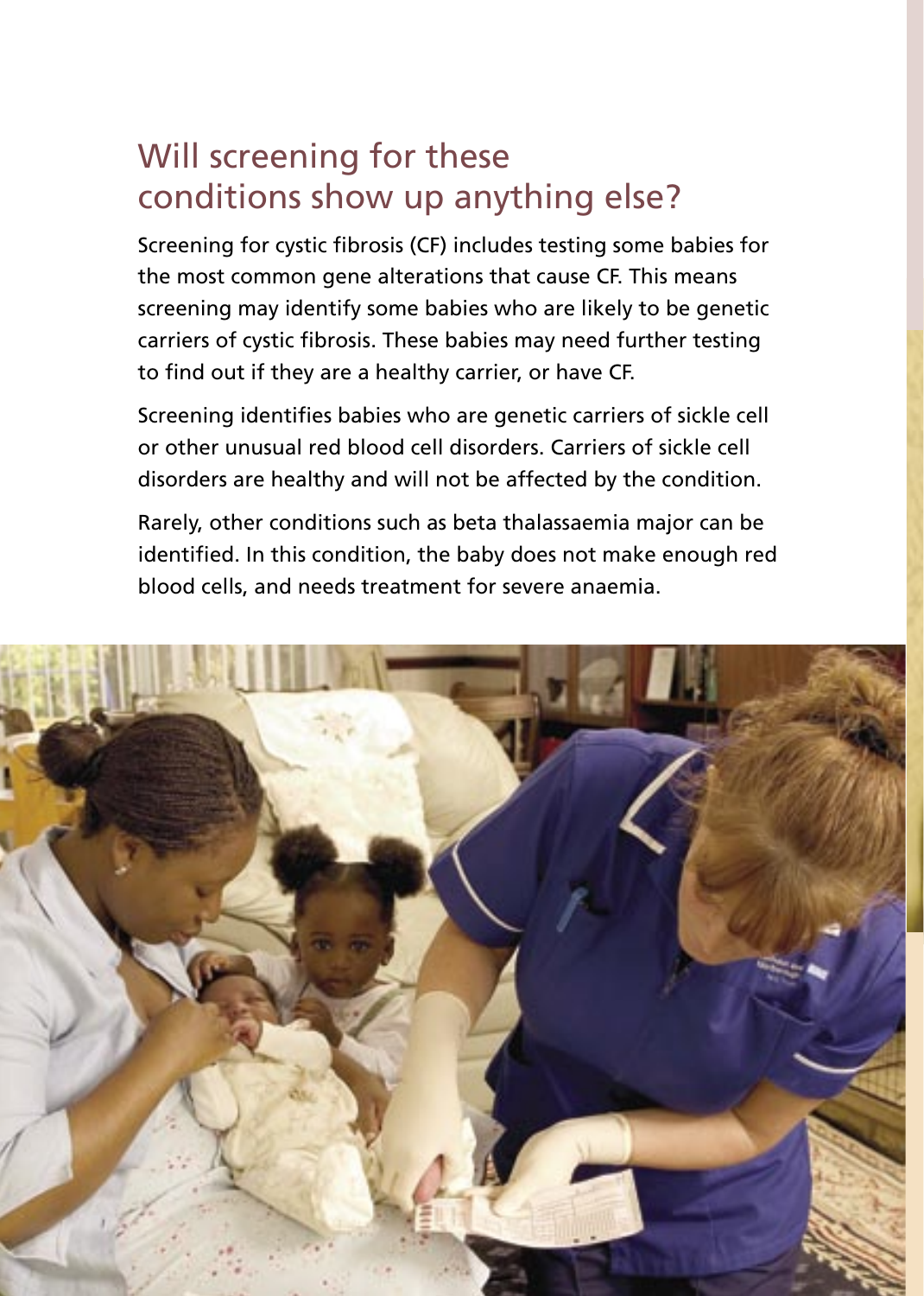### How will the midwife take the blood spots?

About a week after birth the midwife will prick your baby's heel using a special device to collect some drops of blood onto a card.

The heel prick may be uncomfortable and your baby may cry.



### How can you help:

- By making sure your baby is warm and comfortable
- Being ready to feed and/or cuddle your baby

### Are repeat blood samples ever needed?

Occasionally the midwife or health visitor will contact you and ask to take a second blood sample from your baby's heel. This may be because there was not enough blood collected, or the result was unclear. Usually the repeat results are normal.

### Screening is recommended

Screening your baby for all these conditions is strongly recommended, but it is not compulsory. If you do not want your baby screened for any or all of these conditions, discuss it with your midwife. All your decisions will be recorded in your notes.

If you think your baby might not have been screened, speak to your midwife or GP.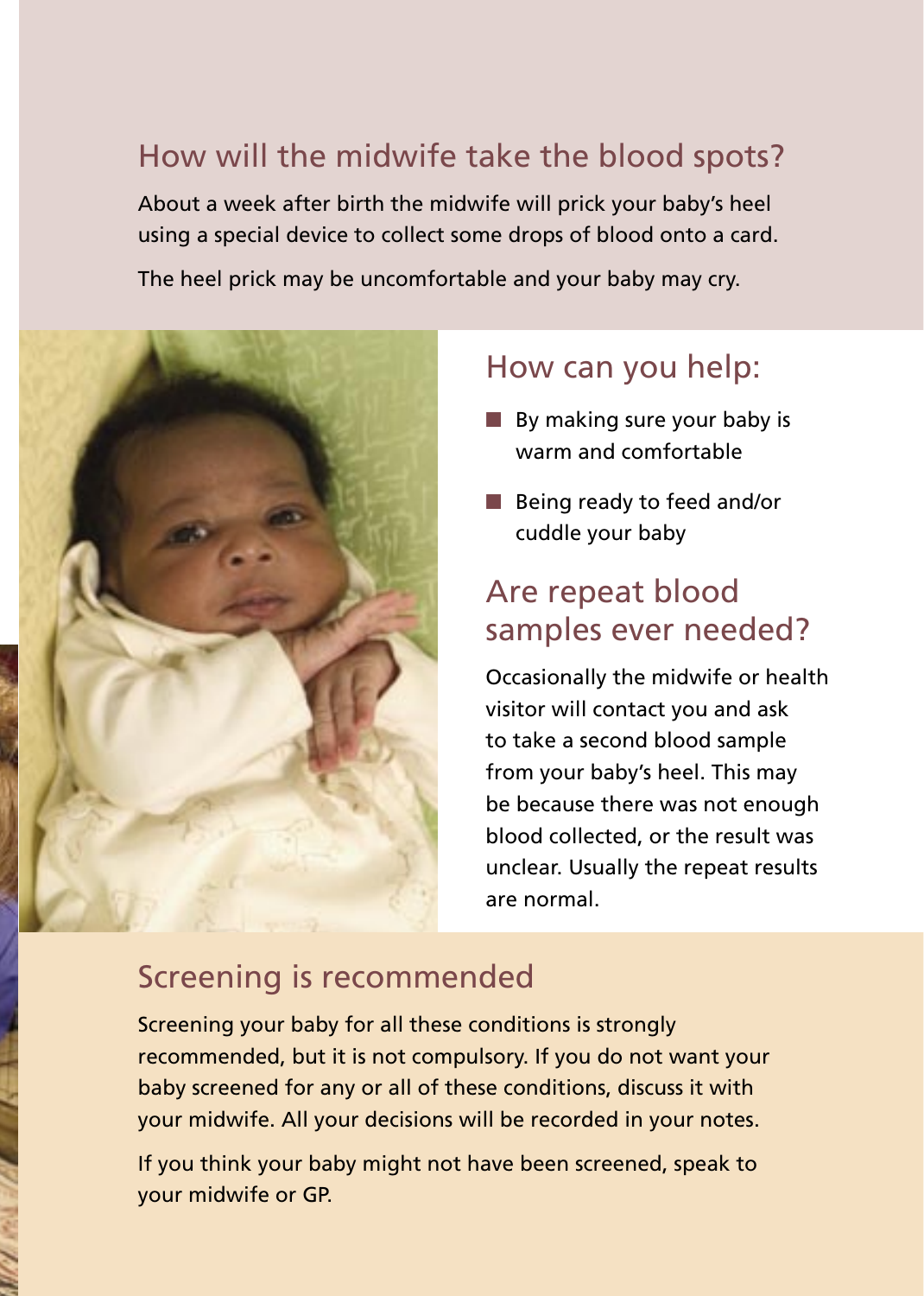## How will I hear about the results?

- $\blacksquare$  Most babies will have normal results, indicating that they are not thought to have any of these conditions. A health professional will usually let parents know the screening result and record it in the baby's personal child health record by the time the child is **6-8 weeks old**.
- Some babies are found to be carriers. Their parents will usually be told by the time the child is **6-8 weeks old**.
- $\blacksquare$  If a baby is thought to have phenylketonuria (PKU), parents will be contacted before the baby is **3 weeks old** and given an appointment to see a specialist.
- If a baby is thought to have congenital hypothyroidism (CHT), parents will be contacted before the baby is **3 weeks old** and given an appointment to see a specialist.
- $\blacksquare$  If a baby is thought to have cystic fibrosis (CF), parents will be contacted before the baby is **4 weeks old**.
- If a baby is thought to have a sickle cell disorder (SCD), the parents will be contacted before the baby is **6 weeks old**.
- If a baby is thought to have MCADD, parents will be contacted before the baby is **3 weeks old** and given an appointment to see a specialist.

If a baby is thought to have one of the conditions, he or she will need further tests to confirm the result.

The purpose of screening is to identify babies more likely to have these conditions. Screening is not 100% accurate.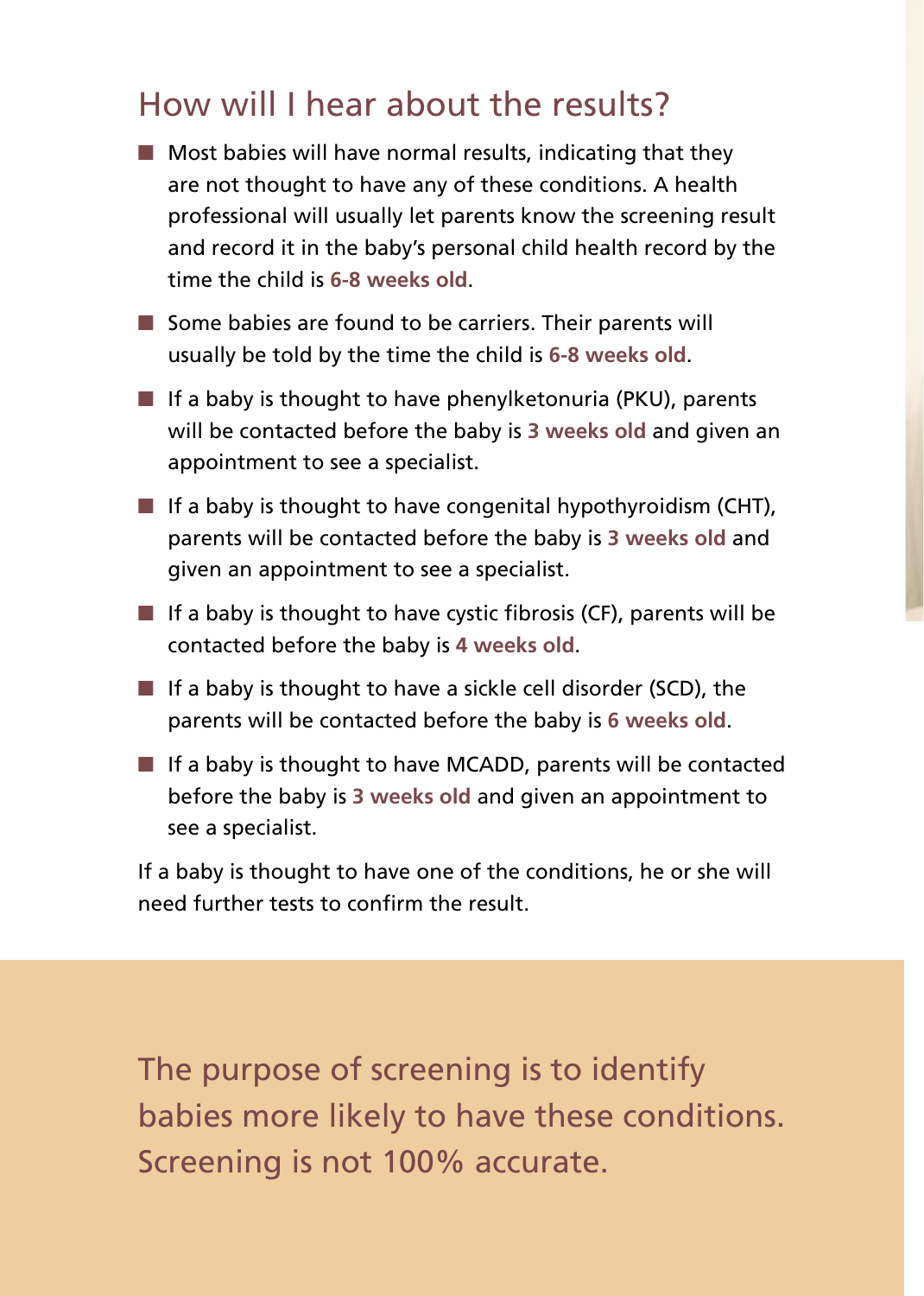

# What happens to your baby's blood spots after screening?

After screening, newborn blood spots are stored for at least five years and may be used in a number of ways:

- To check the result or for other tests recommended by your doctor
- $\blacksquare$  To improve the screening programme
- $\blacksquare$  For public health monitoring and research to help improve the health of babies and their families in the UK. This will not identify your baby and you will not be contacted.

The use of these blood spots is governed by a Code of Practice, available from your midwife, or www.screening.nhs.uk/bloodspot

In the future there is a small chance researchers may want to invite you or your child to take part in research linked to the blood spot programme. If you do not wish to receive invitations to take part in research please let your midwife know.